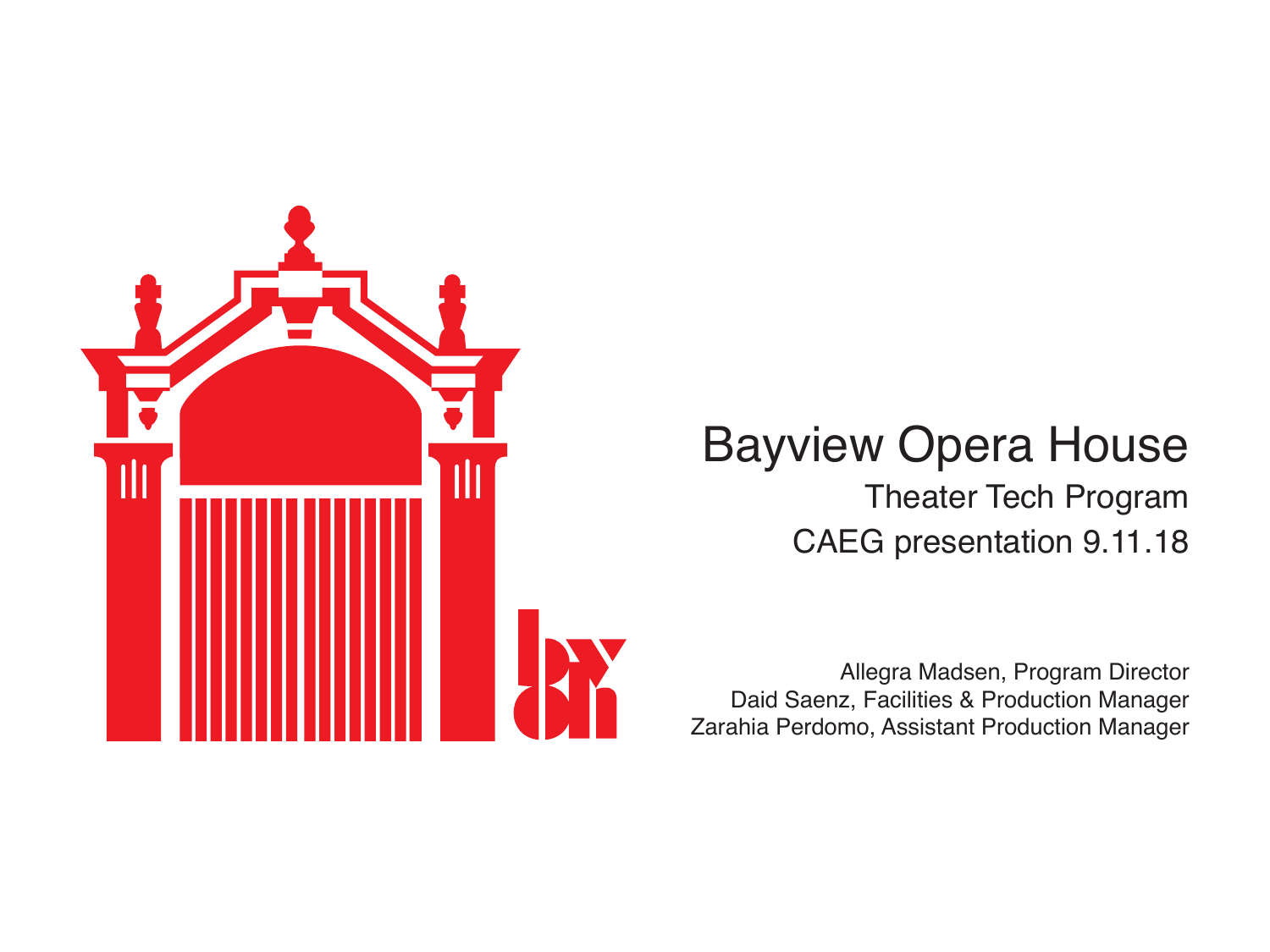### Thank You!

Bothin Foundation Fleishhacker Foundation Morris Stulsaft Foundation Joseph & Vera Long Foundation Google.org

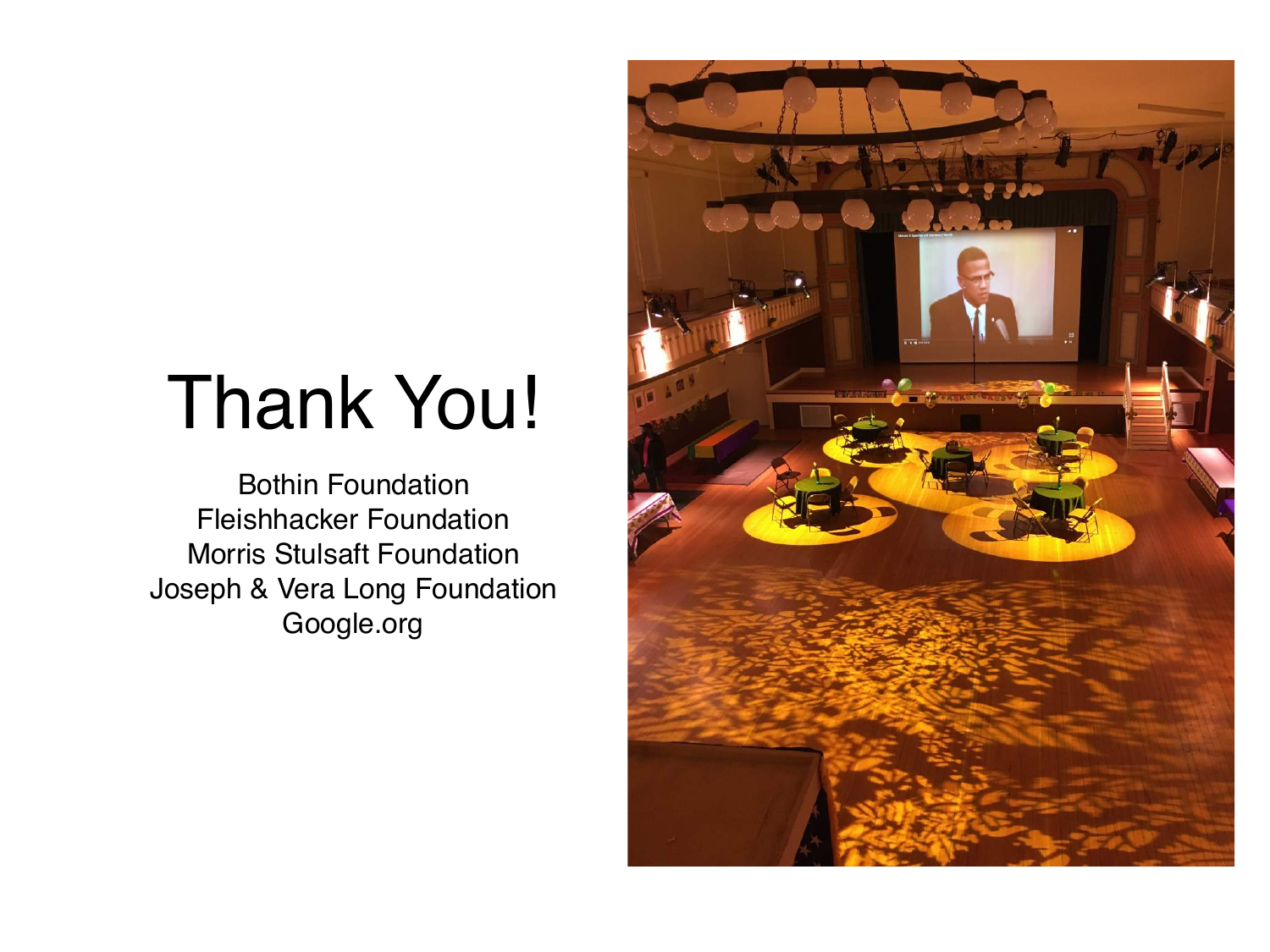# Theater Tech Internship

- Accepted 5 college-aged students in the BvOH Tech Internship.
- We offered hands-on training and college credit.
- 4 students completed the program.
- All 4 were offered career advancement opportunities and continued learning.

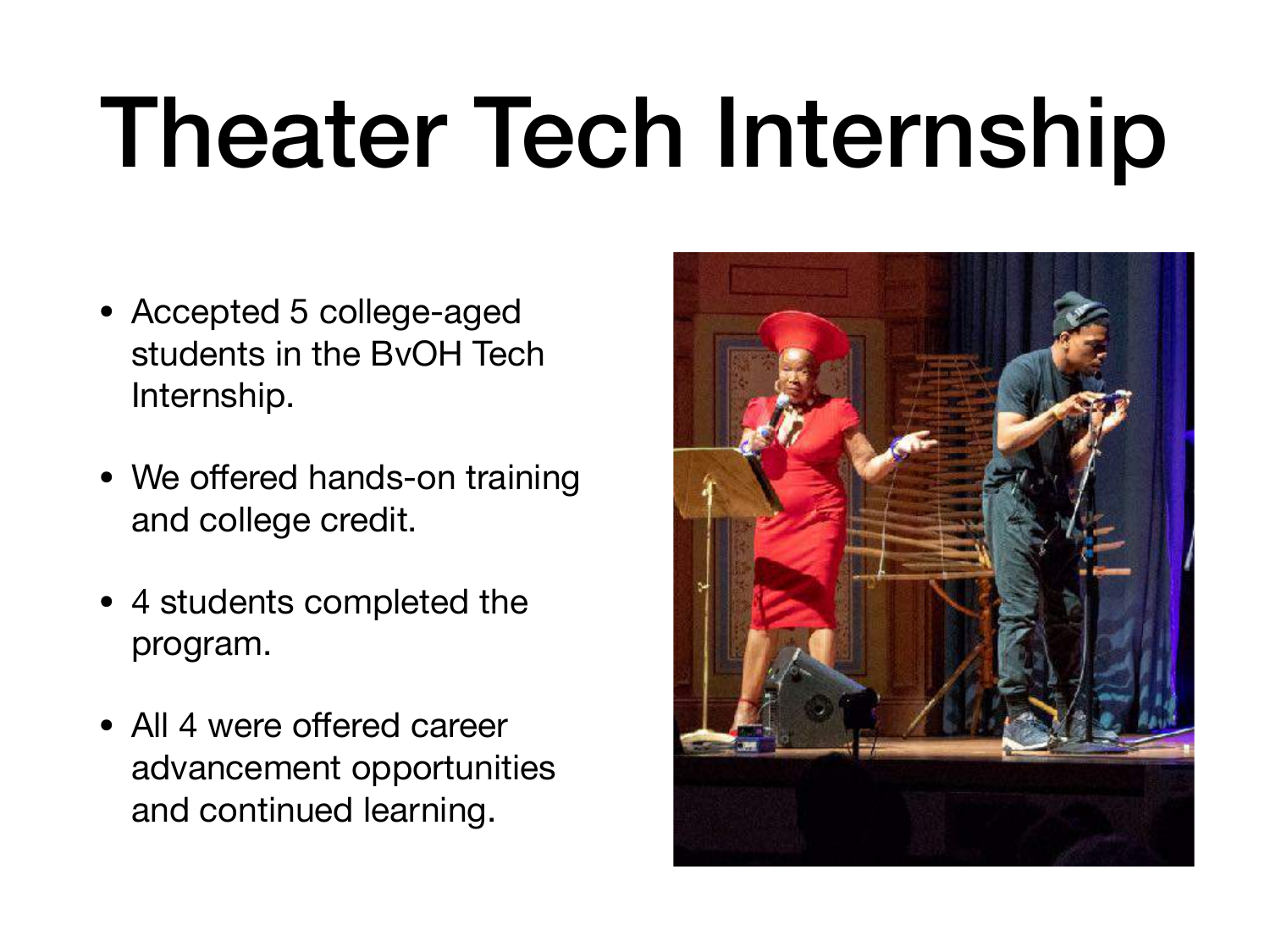# Theater Mentorship

- This program, aimed at highschool students, offered the opportunity to develop, perform and produce 2 performance pieces.
- 15 Bayview High School Students participated and 12 completed the 12 week course.
- The Tech Interns were employed as mentors and teaching assistants.
- Students worked directly with professional artists and dancers.

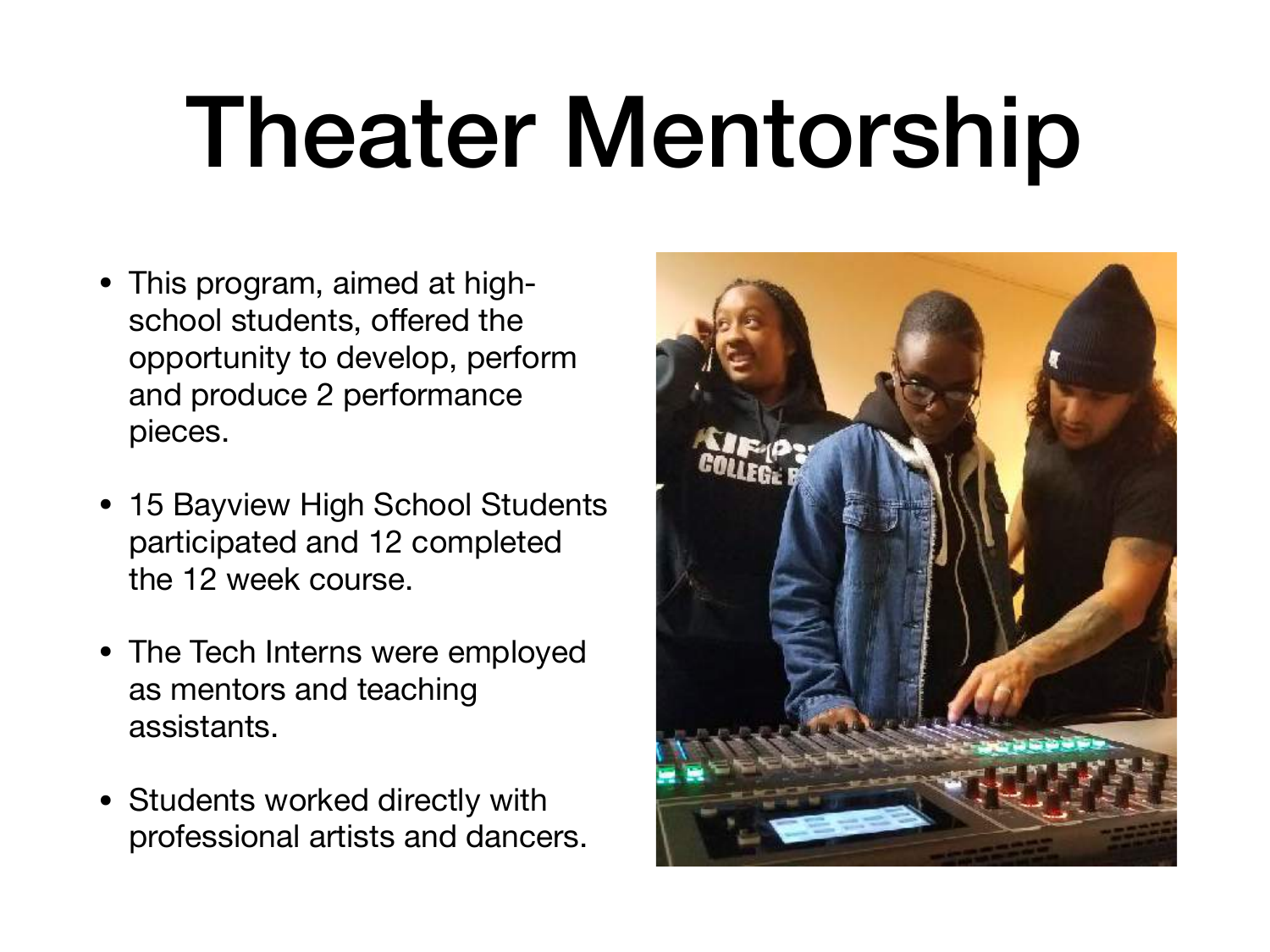

#### Theater Mentorship Productions

*Codelining* with Raissa Simpson and The PUSH Dance Company *We Inventing the Real* with Deavron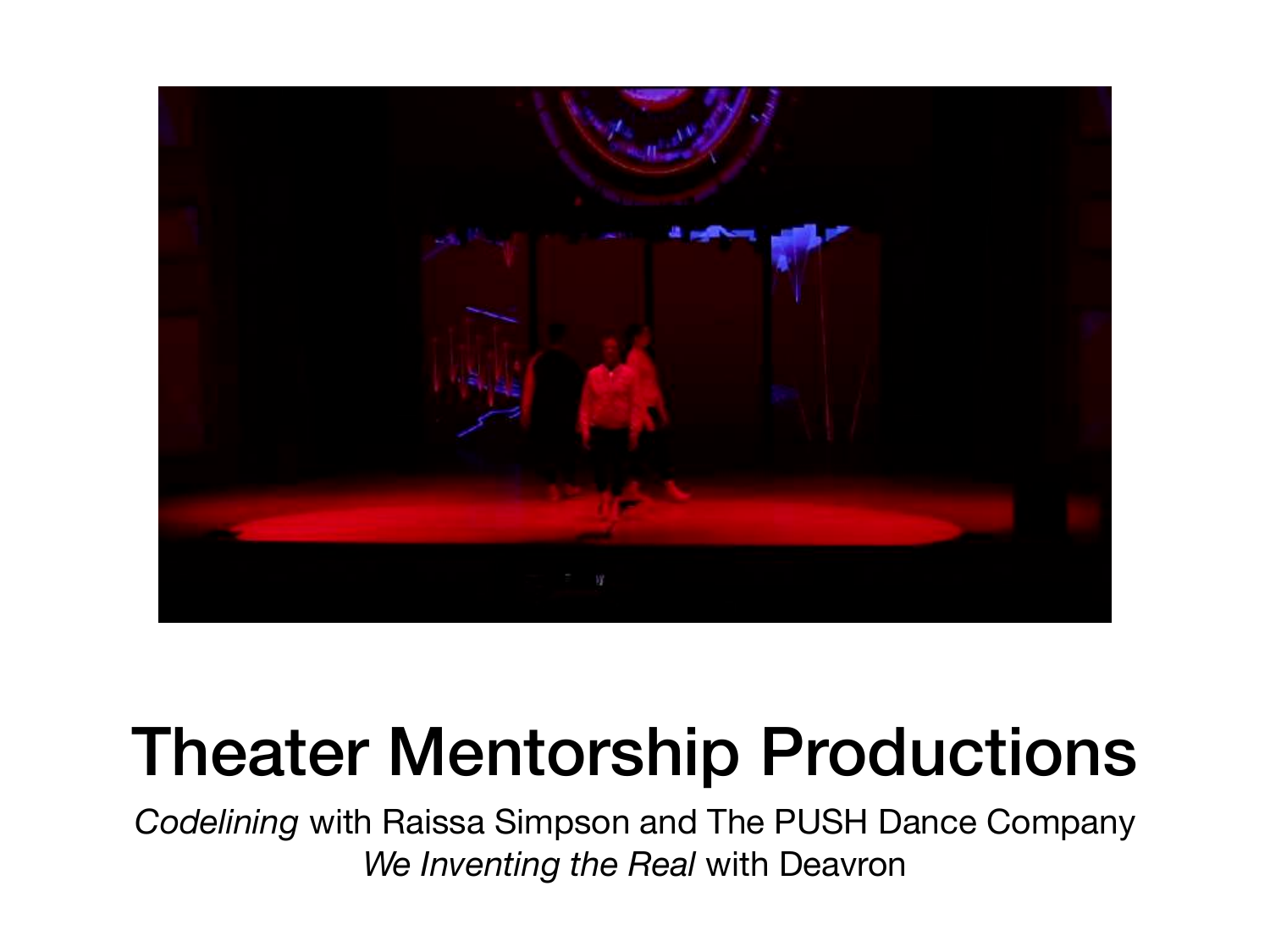# Key Takeaways

- Providing the opportunity for Interns to be mentors was invaluable and helped cement their knowledge.
- Soft skills and exposure to professional work environments are key when working with high school aged youth.
- Several participants of the mentorship program are still working with the Opera House.

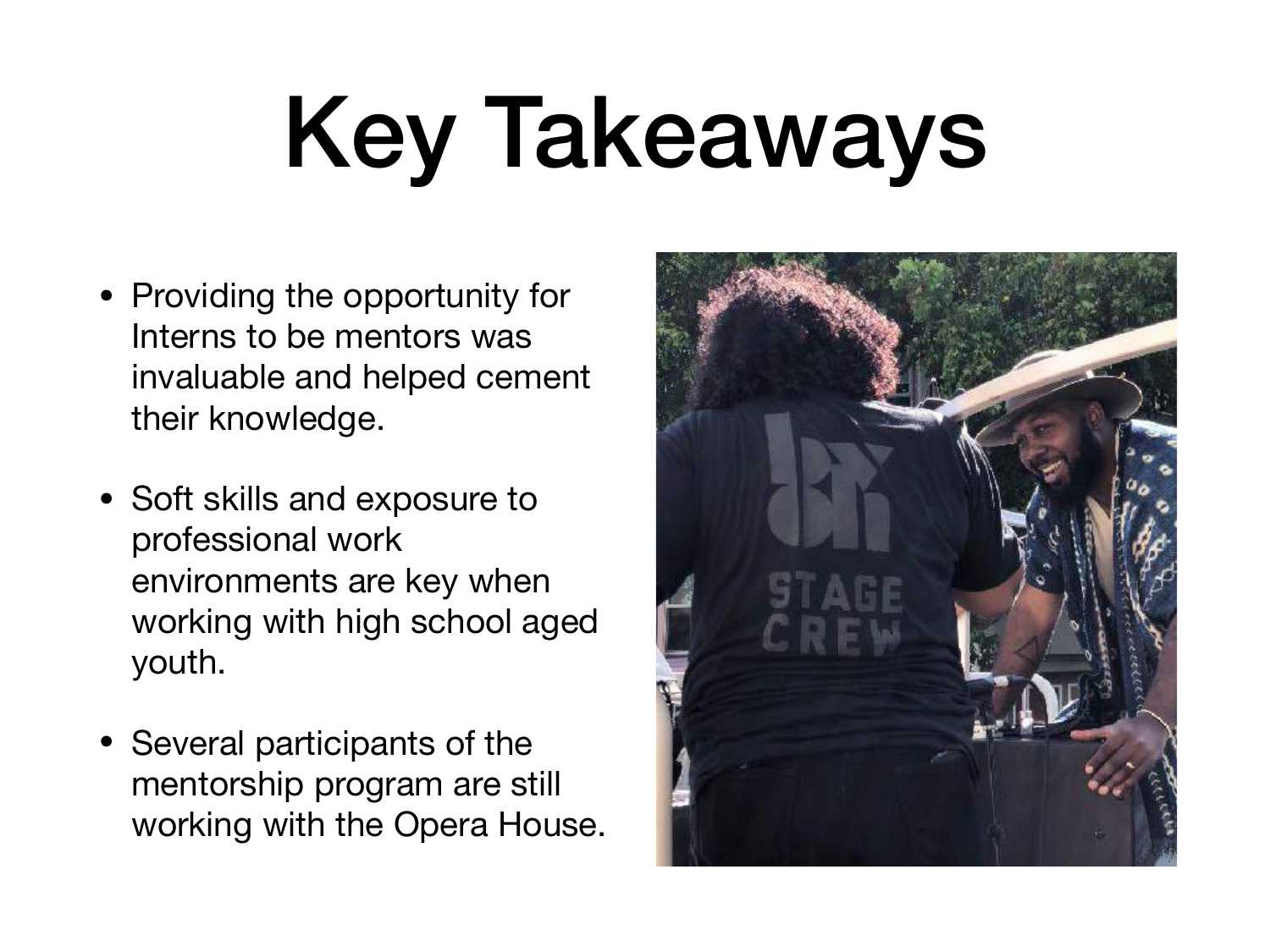# Where Are They Now?

- Meet Zarahira Perdomo, BvOH Assistant Production Manager.
- Meet Hyakub Herring NYU Graduate School for Music and Production.
- All employment opportunities in the field in the Bay Area

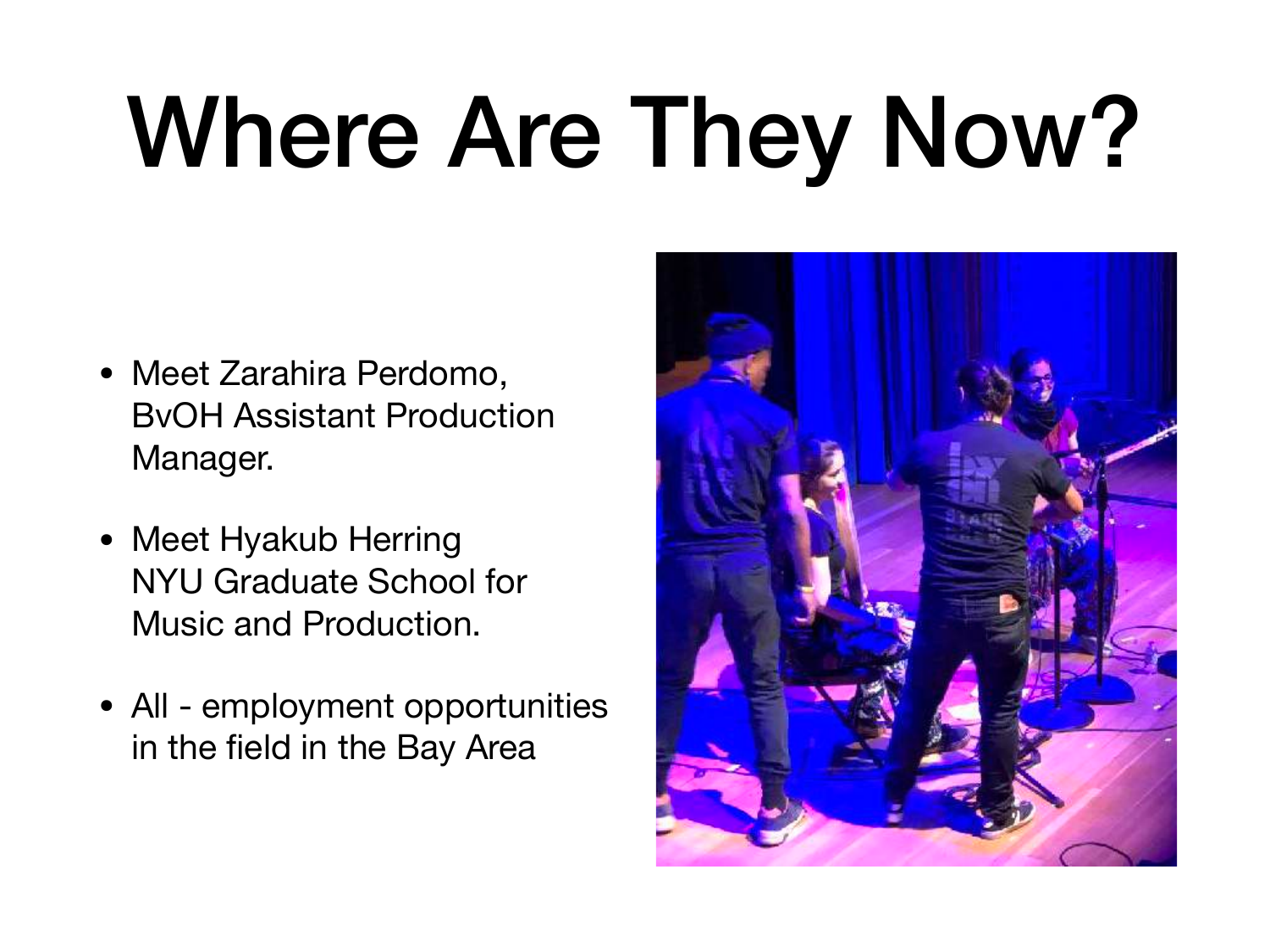## What's Next

- We are currently recruiting college students for the Fall session of the Theater Tech Internship.
- Students can receive college credit, hands-on experience and employment opportunities.